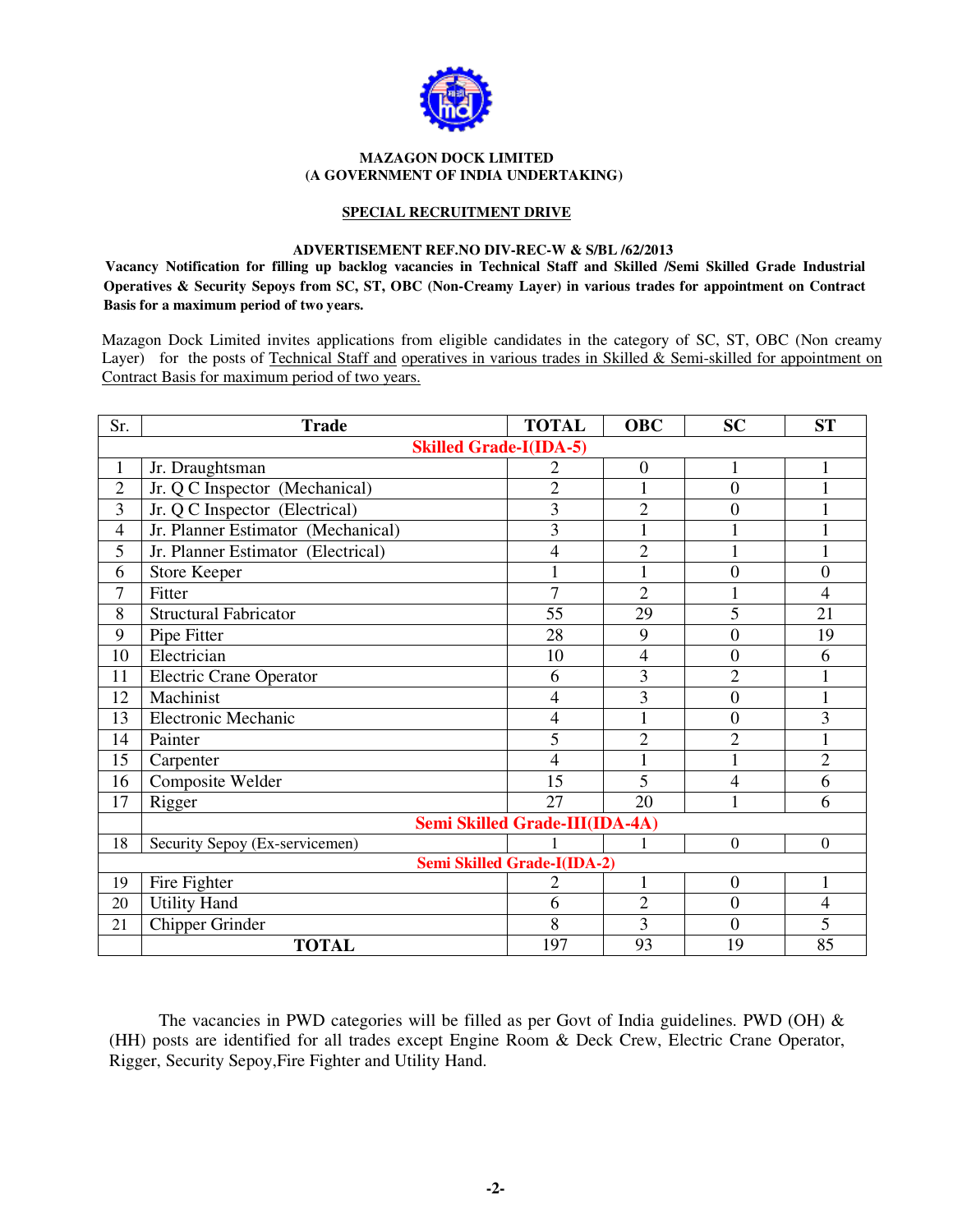# **2. Essential Qualification / Experience :**

| <b>Sr</b>      | <b>Category</b>                       | <b>Essential Qualification &amp; Experience</b>                                                 |  |  |  |  |
|----------------|---------------------------------------|-------------------------------------------------------------------------------------------------|--|--|--|--|
| 1              | Jr.                                   | Must have passed SSC or equivalent examination conducted by a Board recognised by the           |  |  |  |  |
|                | <b>Draughtsman</b>                    | Govt. and must have passed the "National Apprenticeship Certificate Examination in the Trade    |  |  |  |  |
|                |                                       | of 'Draughtsman' in Mechanical Stream conducted by NCVT of the Directorate General of           |  |  |  |  |
|                |                                       | Employment & Training, Ministry of Labour, Govt. of India.                                      |  |  |  |  |
|                |                                       |                                                                                                 |  |  |  |  |
| $\overline{2}$ | Jr. Q C                               | Must have passed SSC/HSC with full time three years Diploma or Degree in                        |  |  |  |  |
|                | <b>Inspector</b>                      | Mechanical (Mechanical/Mechanical & Industrial Engg./Mechanical & Production                    |  |  |  |  |
|                |                                       | Engg./Production Engg) or Marine Engineering with aggregat 55 % marks or pass                   |  |  |  |  |
|                | (Mechanical)                          |                                                                                                 |  |  |  |  |
|                |                                       | class respectively in Examination conducted by the Technical Board recognised by the            |  |  |  |  |
|                |                                       | Govt.                                                                                           |  |  |  |  |
|                |                                       |                                                                                                 |  |  |  |  |
| $\overline{3}$ | Jr. $Q\overline{C}$                   | Must have passed SSC / HSC with full time three years Diploma or Degree in Electrical           |  |  |  |  |
|                | <b>Inspector</b>                      | Electrical / Power Engineering / Electrical & Electronics/Electrical & Instrumentation) /       |  |  |  |  |
|                |                                       | Electronics (Electronics / Electronics & Communication / Allied Electronics & Instrumentation   |  |  |  |  |
|                | (Electrical/                          | /Electronics & Telecommunication) / Marine Engineering with aggregate 55 $%$ marks or pass      |  |  |  |  |
|                | <b>Electronics</b>                    | class respectively in Examination conducted by the Technical Board recognised by the Govt.      |  |  |  |  |
|                |                                       |                                                                                                 |  |  |  |  |
| $\overline{4}$ | <b>Jr.Planner</b><br><b>Estimator</b> | Must have passed SSC / HSC with full time three years Diploma or Degree in Mechanical           |  |  |  |  |
|                |                                       | (Mechanical/Mechanical & Industrial Engg./Mechanical & Production Engg./Production Engg.)       |  |  |  |  |
|                | (Mechanical)                          | / Marine Engineering with aggregate 55 % marks or pass class respectively in Examination        |  |  |  |  |
|                |                                       | conducted by the Technical Board recognised by the Govt.                                        |  |  |  |  |
| 5              | Jr. Planner                           | Must have passed SSC / HSC with full time three years Diploma or Degree in Electrical (         |  |  |  |  |
|                | <b>Estimator</b>                      | Electrical / Power Engineering / Electrical & Electronics/Electrical & Instrumentation) /       |  |  |  |  |
|                |                                       | Electronics (Electronics / Electronics & Communication / Allied Electronics & Instrumentation   |  |  |  |  |
|                | (Electrical/                          | /Electronics & Telecommunication) / Marine Engineering with aggregate 55 $%$ marks or           |  |  |  |  |
|                | <b>Electronics</b> )                  | pass class respectively in Examination conducted by the Technical Board recognised by the       |  |  |  |  |
|                |                                       | Govt.                                                                                           |  |  |  |  |
| 6              | <b>Store Keeper</b>                   | Diploma Engineering passed<br>in Mechanical, Electrical, & Electronics with Computer            |  |  |  |  |
|                |                                       | Knowledge preferably in SAP.                                                                    |  |  |  |  |
|                |                                       |                                                                                                 |  |  |  |  |
| $\tau$         | Fitter*                               | Passed SSC or equivalent examination conducted by a Board recognised by the Government          |  |  |  |  |
|                |                                       | and National Apprenticeship Certificate Examination passed in the trade of "Fitter". The        |  |  |  |  |
|                |                                       | candidate who have worked in MDL/Shipbuilding industry as a Fitter for minimum one year         |  |  |  |  |
|                |                                       | but undergone Apprentice Training in any other trade can apply for the post of Fitter directly. |  |  |  |  |
|                |                                       |                                                                                                 |  |  |  |  |
| 8              | <b>Structural</b>                     | Passed SSC or equivalent examination conducted by a Board recognised by the Government          |  |  |  |  |
|                | Fabricator*                           | and National Apprenticeship Certificate Examination passed in the trade of "Structural Fitter / |  |  |  |  |
|                |                                       | Fabricator". The candidate having National Apprenticeship Certificate examination passed in     |  |  |  |  |
|                |                                       | "Sheet Metal Worker" trade will be considered for Trainee Structural Fabricator.                |  |  |  |  |
| 9              | Pipe Fitter*                          | Passed SSC or equivalent examination conducted by a Board recognised by the Government          |  |  |  |  |
|                |                                       | and National Apprenticeship Certificate Examination passed in the trade of "Pipe Fitter.        |  |  |  |  |
|                |                                       |                                                                                                 |  |  |  |  |
| 10             | Electrician **                        | Passed SSC or equivalent examination conducted by a Board recognised by the Government          |  |  |  |  |
|                |                                       | and National Apprenticeship Certificate Examination passed in the trade of "Electrician".       |  |  |  |  |
| 11             | Electric                              | Passed SSC & National Apprenticeship Certificate Examination passed in Electrician trade and    |  |  |  |  |
|                | <b>Crane</b>                          | having one year experience in MDL/ Ship-building industry as Electric Crane Operator may        |  |  |  |  |
|                | Operator**/*                          | apply for the post of Electric Crane Operator directly. However, the experience certificate     |  |  |  |  |
|                |                                       |                                                                                                 |  |  |  |  |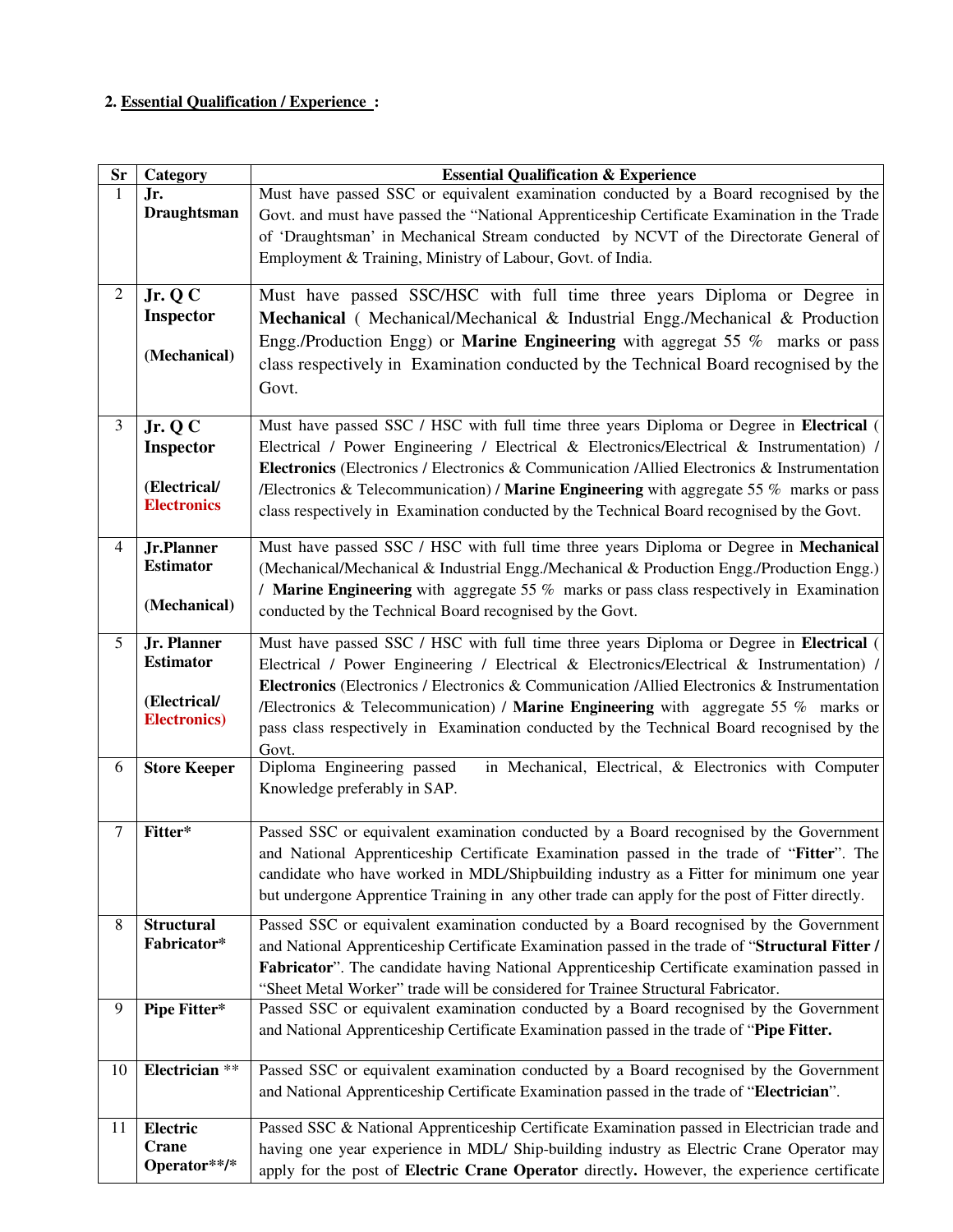|    | $\ast\ast$                                                | should be certified by their Personnel Dept. In case of non-availability of candidates with above<br>required qualifications, candidates who have passed NAC in Electrician trade may be                                                                                                                                                                                                                                                                                                                                                                                                                                                                                |
|----|-----------------------------------------------------------|-------------------------------------------------------------------------------------------------------------------------------------------------------------------------------------------------------------------------------------------------------------------------------------------------------------------------------------------------------------------------------------------------------------------------------------------------------------------------------------------------------------------------------------------------------------------------------------------------------------------------------------------------------------------------|
|    |                                                           | considered as "Trainee Electric Crane Operator" subject to suitability.                                                                                                                                                                                                                                                                                                                                                                                                                                                                                                                                                                                                 |
| 12 | <b>Machinist</b>                                          | Passed SSC or equivalent examination conducted by a Board recognised by the Government<br>and National Apprenticeship Certificate Examination passed in the trade of "Machinist".                                                                                                                                                                                                                                                                                                                                                                                                                                                                                       |
| 13 | Electronic<br>Mechanic                                    | Passed SSC or equivalent examination conducted by a Board recognised by the Government<br>and National Apprenticeship Certificate Examination passed in the trade of "Electronic<br>Mechanic".                                                                                                                                                                                                                                                                                                                                                                                                                                                                          |
| 14 | Painter                                                   | Passed VIII std and National Apprenticeship Certificate Examination passed in the trade of<br>"Painter".                                                                                                                                                                                                                                                                                                                                                                                                                                                                                                                                                                |
| 15 | Carpenter                                                 | Passed VIII std and National Apprenticeship Certificate Examination passed in the trade of<br>"Carpenter".                                                                                                                                                                                                                                                                                                                                                                                                                                                                                                                                                              |
| 16 | Composite<br><b>Welders</b>                               | Passed VIII std and the National Apprenticeship Certificate examination passed in the trade of<br>"Welder / Welder (G&E)"                                                                                                                                                                                                                                                                                                                                                                                                                                                                                                                                               |
| 17 | Rigger*                                                   | Passed VIII std with National Apprenticeship Certificate Examination passed in the trade of<br>"Rigger".                                                                                                                                                                                                                                                                                                                                                                                                                                                                                                                                                                |
| 18 | <b>Security</b><br><b>Sepoy</b><br>$(Ex -$<br>servicemen) | Must have passed SSC or equivalent examination conducted by a Board recognized by Govt.<br>Or passed Indian Army class - I examination or equivalent examination in the Navy or Air<br>Force and has put in at least 15 years of service in the Armed Forces of the Union and is<br>otherwise considered fit to hold the post in view of his experience and other qualifications.<br>Candidates conversant with Security Duties and holding valid commercial driving licence<br>be preferred.                                                                                                                                                                           |
| 19 | <b>Fire Fighter</b>                                       | Candidates must have passed SSC or equivalent with Diploma / Certificate in Fire Fighting of<br>minimum six months duration from a Govt. recognised institute. Candidates must posses a valid<br>Heavy Duty Vehicle Licence.                                                                                                                                                                                                                                                                                                                                                                                                                                            |
| 20 | <b>Utility hand</b>                                       | Utility Hand is not a designated trade under the Apprenticeship Act. Candidates who have<br>passed SSC with NAC in any trade and have worked in Shipbuilding industry as Utility Hand<br>for minimum period of one year may apply for the said post. However, the experience<br>certificate should be certified by their Personnel Dept In case of non-availability of candidates<br>as Utility Hand, candidates having passed SSC and NAC examination conducted by NCVT in<br>the trade of Motor Vehicle Body Builder / Tool & Die Maker(Allied trade)/ Motor Vehicle<br>Mechanic / Diesel Mechanic and Instrument Mechanic may apply for the post of Utility<br>Hand. |
| 21 | <b>Chipper</b><br><b>Grinder</b>                          | Chipper Grinder trade is not a designated trade under Apprenticeship Act. Candidates<br>who have passed SSC and NAC in any trade and have worked in Shipbuilding industry<br>as Chipper Grinder for minimum period of one year may apply for the said post<br>directly. However, the experience certificate should be certified by the Personnel Dept.<br>In case of non-availability of candidates as Chipper Grinder, the candidates having<br>passed SSC with NAC examination conducted by NCVT in the trade of Machinist /<br>Machinist(Grinder) / Turner may apply for the post of Trainee Chipper Grinder.                                                        |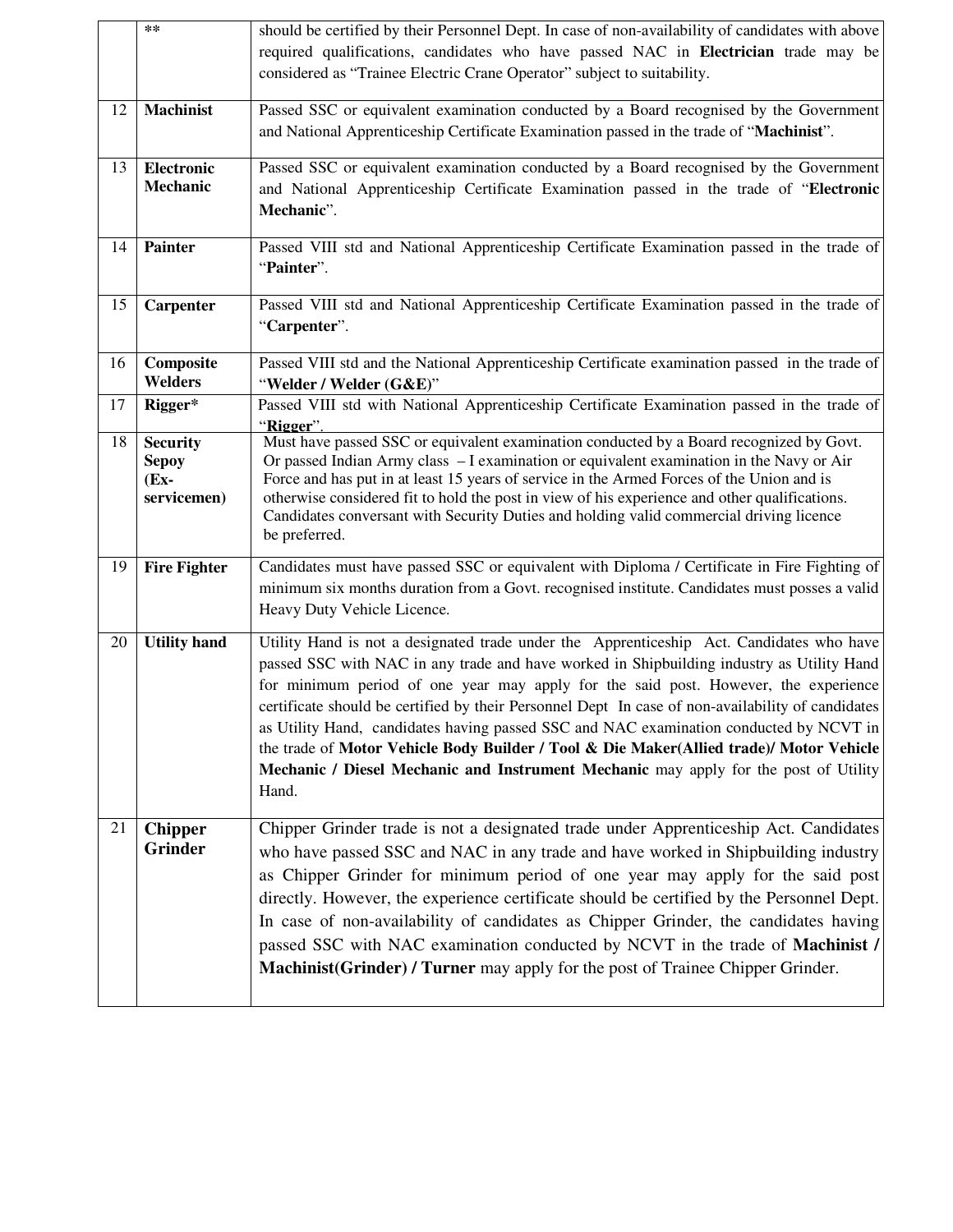*\** The candidates who have worked as Fitter, Structural fabricator, Pipe Fitter, Brass Finisher, Rigger, Chipper Grinder & Electric Crane Operator in MDL/Shipbuilding industry for minimum one year having passed NAC in different trades may apply directly to such trade. However, experience certificate should be certified by their Personnel Dept.

 In case, sufficient numbers of candidates are not available from the respective trades, the candidates who have passed NAC in Fitter trade will be taken as Trainee Structural Fabricator, Trainee Pipe Fitter, Trainee Brass Finisher and Trainee Rigger for a period of two months. The candidates having passed NAC in Sheet Metal trade may also apply along with Structural Fitter for the post of Trainee Structural Fabricator. On completion of 2 months' training, Trainee Structural Fabricator, Trainee Pipe Fitter, Trainee Brass Finisher, Trainee Rigger and Trainee Chipper Grinder will be trade tested and if they qualify in the respective trade test, they will be appointed as Structural Fabricator, Pipe Fitter, Brass Finisher Rigger and Chipper Grinder on contract basis for a maximum period of two years including training period. If the candidate fails in the trade test, his/her services will be liable to be terminated forthwith. During the training period trainee will be paid a stipend of Rs.5000/- per month.

There will be common merit list for the post of Fitter, Trainee Structural Fabricator (including NAC – Sheet Metal), Trainee Pipe Fitter, Trainee Brass Finisher and Trainee Rigger for selection from the Fitter trade.

\*\* In case of non-availability of Electric Crane Operator, the Trainee Electric Crane Operator will be taken from Electrician trade. Candidates selected as Trainee Electric Crane Operator will be imparted four months on the job training. On completion of training, the Trainee Electric Crane Operator will be trade tested and on qualifying the test they will be appointed as Electric Crane Operator on a basic pay of Rs 7500/- pm on contract basis for a maximum period of 2 years including the training period. During the training period trainee will be paid a stipend of Rs.5000/ per month.

**3. Desirable Experience:** Work experience in the relevant trade/function in a Shipbuilding industry for minimum one year duly certified by their Personnel Department is desirable.

**4. Age Limit :** The maximum age limit is **33** years & minimum not less than 18 years as on 01**.01.2013** 

- (a) Relaxation in upper age limit is 5 years for SC/ST candidates & 3 years for OBC candidates as per Rules.
- (b) Relaxation in upper age limit for persons with disability is 10 years for General candidates, 15 years for SC/ST and 13 years for OBC as per Govt. rules.
- (c) The ex-trade apprentice of MDL will get age relaxation to the extent of their Period of Apprenticeship Training in MDL as per Government directives.
- (d) Candidates who have worked on contract basis in MDL will get age relaxation of 5 years , Over and above age relaxation at a, b & c above.
- (e) Ex-servicemen who have put in not less than 6 months continuous service in the Armed Forces of the Union will be given relaxation in age limit to the extent of period of service plus 3 years
- **5. Period of Contract:** The contract for all the above categories will be for a maximum period of two years.
- **6. Description of Duties are as under:**

| Jr. Draughtsman, Jr QC Inspector (Mech/Elect), Jr. Planner      |                                                    |
|-----------------------------------------------------------------|----------------------------------------------------|
| Estimator(Mech/Elect), Storekeeper, Fitter,<br>Structural       | Required to work on construction of P-15           |
| Fabricator, Pipe Fitter, Electrician , Electric Crane Operator, | project(i.e. Yard -701,702 $&703$ ) and P-75 with  |
| Electronic Mechanic, Machinist, Painter, Carpenter,             | other associated work related to the said project. |
| Composite Welder, Rigger, Security Sepoy, Fire Fighter cum      |                                                    |
| Fire Tender Driver, Utility hand and Chipper Grinder.           |                                                    |

The selected "**Operatives, Technical Staff , Fire Fighter & Security Sepoys"** are required to work on above production related job / outfitting work as per the Production Norms and Multi Trade policies in force in the Company including the job specifications incorporated in these policies and amended from time to time.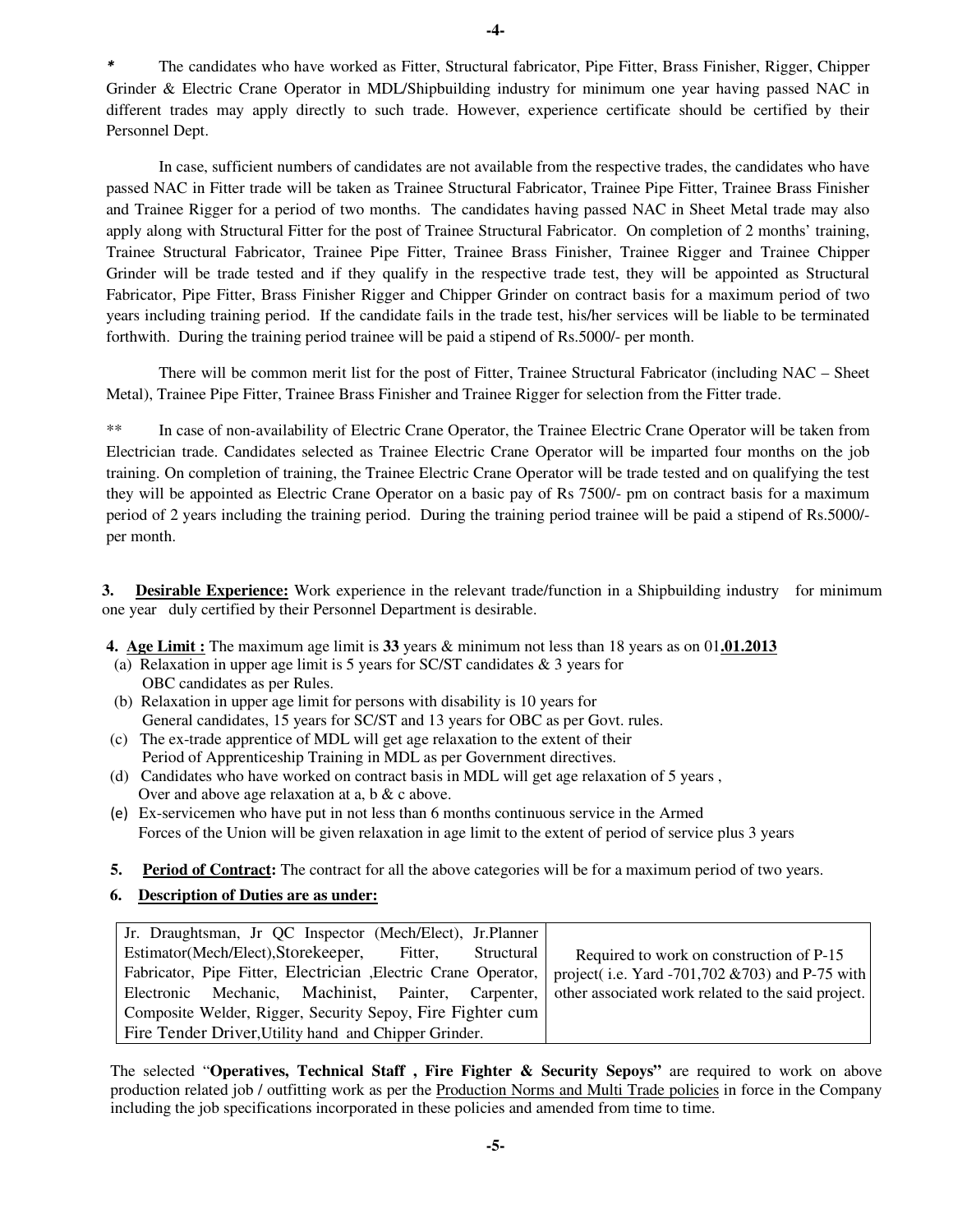# **7. Pay and Allowances**

- a) The candidates engaged on **contract** in **Skilled Gr-I (IDA-5)** category will get basic pay of Rs.7500/- per month in the IDA Pay Scale in the first year and Rs.7575/- in the second year. Besides basic pay, they will be entitled to get Industrial DA, HRA, Transport Subsidy, CPF/Gratuity etc. as per rules of the Company.
- b) The candidates engaged on **contract** in **Semi Skilled Gr-III (IDA-4A)** category will get basic pay of Rs.7250/- per month in the IDA Pay Scale in the first year and Rs.7323/- in the second year. Besides basic pay, they will be entitled to get Industrial DA, HRA, Transport Subsidy, CPF etc. as per rules of the Company.
- c) The candidates engaged on **contract** in **Semi Skilled Gr-I(IDA-2)** category will get basic pay of Rs.6000/- per month in the IDA Pay Scale in the first year and Rs.6060/- in the second year. Besides basic pay, they will be entitled to get Industrial DA, HRA, Transport Subsidy, CPF/Gratuity etc. as per rules of the Company.

# **8. Leave**

 The appointees shall be entitled for 12 days Casual Leave during the first year of contract. However, in the second year of the contract in addition to casual leave, they will be entitled to other types of leave as per rules of the Company.

# **9. How to Apply**

- 1. Application in the format given at the end of this advertisement may be down loaded from our website www.mazagondock.gov.in under head Career. The application should be filled legibly in Hindi, Marathi or English in Block letters on an A-4 size paper. Application not submitted in format may be rejected.
- 2. A separate application for each trade has to be submitted in case the applicant desires to apply for more than one post.
- 3. Candidates must attach self attested copies of certificates in support of their age, qualification, experience, caste certificate, defence discharge certificate & driving licence along with the application. Candidates are also advised to bring all original certificates for verification during interview. The OBC candidates seeking reservation are required to attach valid certificate regarding OBC (Non-Creamy Layer status) issued by the Competent Authority in prescribed format only.
- 4. Candidates serving in Government/Quasi Government offices, Public Sector Undertakings are instructed to submit their application through proper channel. In case, he sends an advance copy of the application, he will have to submit a "No Objection Certificate" from his employer at the time of Interview / Trade Test, failing which his candidature will not be considered.
- 5. SC / ST & OBC (NCL) candidates are required to produce a caste certificate only in the prescribed format issued by any of the following authorities :-

i) District Magistrate / Additional District Magistrate / Collector / Deputy Commissioner / Additional Deputy Commissioner / Deputy Collector / 1<sup>st</sup> Class Stipendiary Magistrate / Sub Divisional Magistrate / Taluka Magistrate / Executive Magistrate / Extra Assistant Commissioner.

- ii) Chief Presidency Magistrate / Additional Chief Presidency Magistrate / Presidency Magistrate.
- iii) Revenue Officer not below the rank of Tehsildar and Sub Divisional Officer of the area where the candidate and / or his family normally resides.
- iv) Administrator / Secretary to Administrator / Development Officer (Lakshdweep & Minicoy Islands).
- 6. Candidates claiming reservation under Persons With Disability category are required to produce Medical Certificate in prescribed format issued by the Competent Authority as stipulated in Persons With Disabilities (Equal Opportunities, Protection of Rights and Full Participation) Act, 1995 having 40% or more disabilities in the category of OH/HH as the case may be.
- 7. The candidates should fill the application in the prescribed format in all respects along with all enclosures and DD. The candidates belonging to OBC categories should submit Demand Draft of Rs. 100/- (non-refundable) drawn in favour of Mazagon Dock Ltd., payable in Mumbai towards processing fee. Application without DD will be rejected. No fee will be charged from SC, ST, PWD & Ex-servicemen candidates. Candidates should send their applications along with all enclosures to **DGM (Rec-W&S), Recruitment Cell, Service Block- 3rd Floor, Mazagon Dock Limited, Dockyard Road, Mumbai-400010 on or before 15th February 2013** through courier or by post only. Indicate **"Post Applied For : \_\_\_\_\_\_\_\_\_\_\_\_"** on the Envelope. Internal candidates who are completing their period of contract on 31.03.2013 will only be considered eligible and they should forward their applications through proper channel.
- 8. The list of eligible candidates will be displayed on our website **www.mazagondock.gov.in** under the head "Career" and sub head " Interview list for AD No-62" as well as Company's notice board in respect of Date & Time of Interview on **25/02/2013** onwards**.** The result of Interview along with date & time for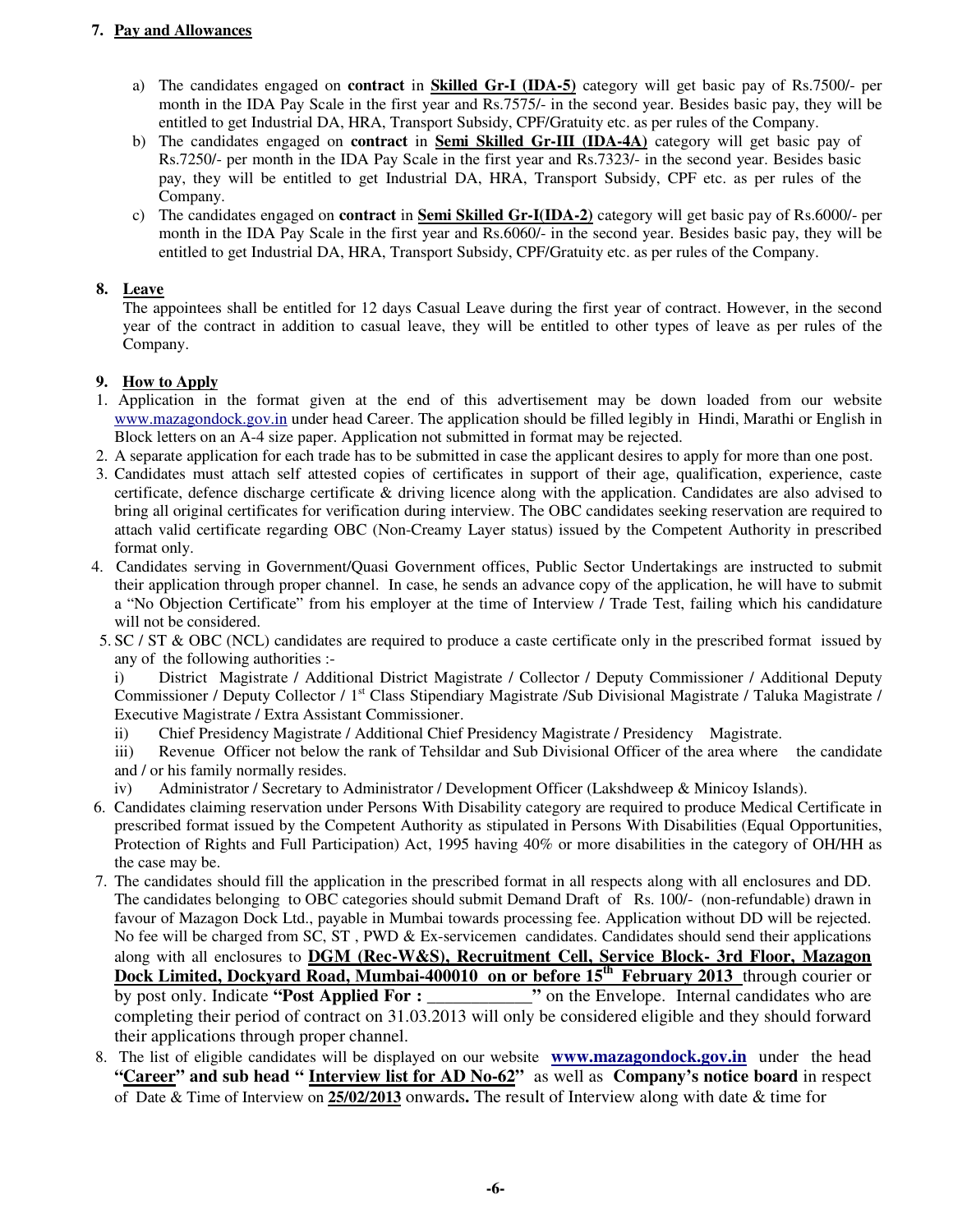Trade test will be declared /displayed at main gate notice board on the date of interview only. Final list of short listed candidates will also be hosted on our website under the same head & Company's Notice Board.

## **10. General Information** :

 a) The applicant must ensure that the particulars furnished by him/her are correct in all respect. In case it is detected at any stage of recruitment or even after the appointment on contract basis that he/she has furnished incorrect/false information or has suppressed any material fact, his/her candidature will stand cancelled and his/her services are liable to be terminated without compensation.

 b) The candidates selected for appointment are required to work in different shifts on all working days and places as identified by the Company.

c) Only eligible & short-listed candidates will be called for interview followed by trade test.

 d) Contract appointment for maximum period of 2 years of selected candidates is subject to their being declared medically fit by the Chief Medical Officer of the Company as per required standard of health & fitness as per prescribed rules.

e) The decision of the Company in all matters regarding the eligibility criteria, Interview, Trade Test, Selection procedures would be final and binding on all the candidates. No representation or correspondence will be entertained by Mazagon Dock Limited in this regard.

 f) The contract appointees shall have no right to get absorbed in the Company at the end of their contract, this being the essential condition of this contractual appointment.

g) Canvassing in any form will be a disqualification for appointment.

 h) The eligible candidates will be informed in respect of Interview through post as well as on our website www.mazagondock.gov.in under the head **"Career".** The result of Interview along with date & time for Trade test will be declared / displayed at main gate notice board on the date of interview only. Final list of selected candidates will also be hosted on our website.

i) Management reserves the right to cancel this advertisement at any stage.

j**) Camera / Mobile with camera is not permitted inside the company premises**.

Date : 25/01/2013

Place : Mumbai **DGM (REC-W&S)**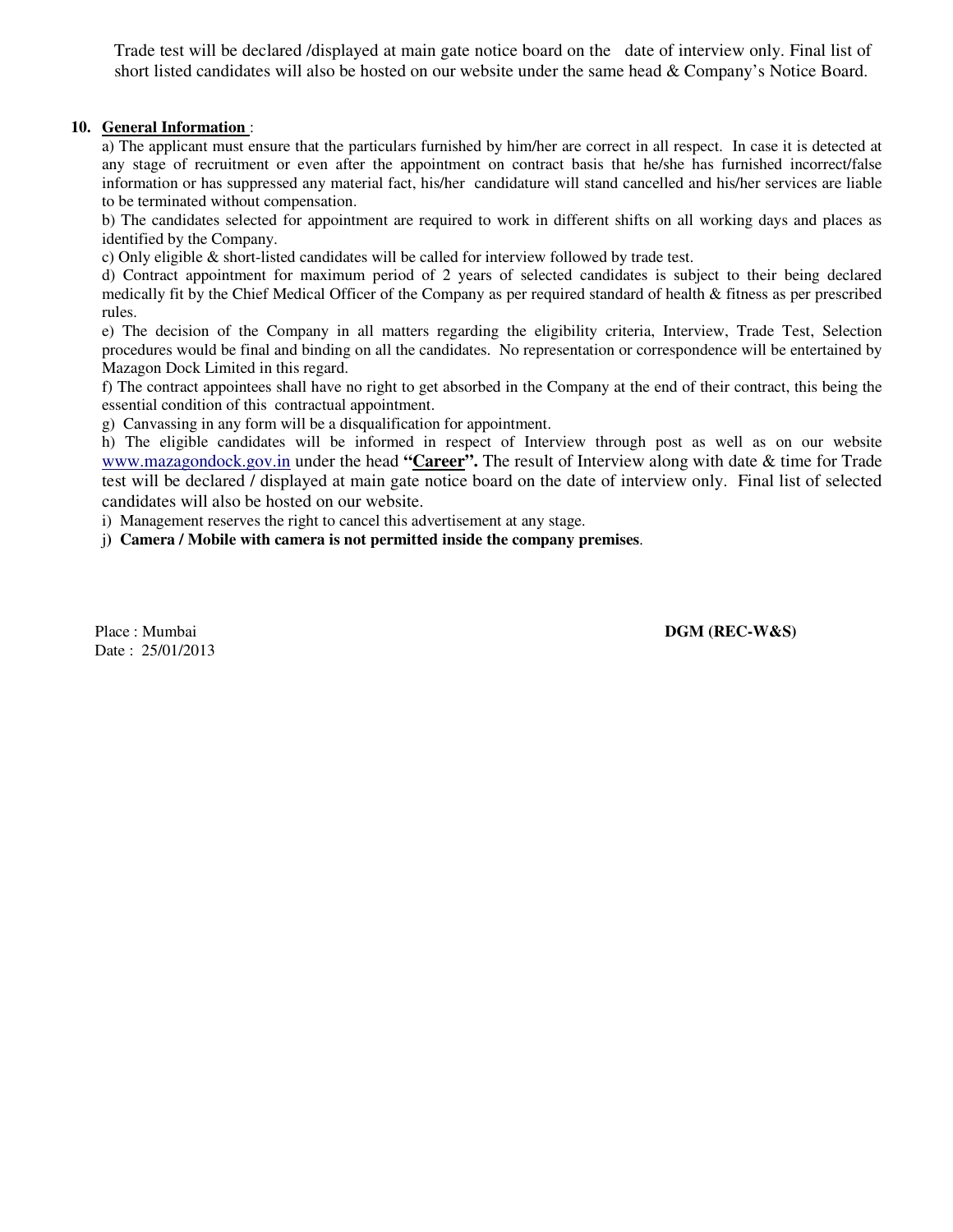#### **Mazagon Dock Limited**

# **Dockyard Road,Mazagaon,Mumbai-400 010**

| <b>REF.NO.MDL/</b><br>DIV-REC- |                                     | "APPLICATION FOR THE POST OF                                                           |             |                              | Regi. No.                       |
|--------------------------------|-------------------------------------|----------------------------------------------------------------------------------------|-------------|------------------------------|---------------------------------|
| W&S                            | /BL/62/2013                         | <b>ON ' CONTRACT BASIS'</b>                                                            |             |                              | (For Official Use only)         |
| To,                            |                                     |                                                                                        |             |                              |                                 |
|                                | The DGM (REC-W&S),                  |                                                                                        |             |                              |                                 |
|                                | Mazagon Dock Limited                |                                                                                        |             | Paste here a recent attested |                                 |
|                                | Dockyard Road,                      |                                                                                        |             |                              | colour Passport size photograph |
| Mazagon                        |                                     |                                                                                        |             |                              |                                 |
|                                | Mumbai-400 010                      |                                                                                        |             |                              |                                 |
|                                |                                     |                                                                                        |             |                              |                                 |
|                                | (In Block Letter) Surname           | <b>First Name</b>                                                                      | Middle Name |                              |                                 |
|                                |                                     |                                                                                        |             |                              |                                 |
|                                |                                     | 3. Date of Birth: ________ (a) Age as on 01.01.2013: ____ years ____ months ____ days. |             |                              |                                 |
|                                |                                     | 4. Whether you belong to: (Please tick in appropriate column)                          |             |                              |                                 |
| 4.A                            | <b>SC</b>                           | <b>ST</b>                                                                              |             | <b>OBC</b>                   |                                 |
|                                |                                     |                                                                                        |             |                              |                                 |
| 4.B                            | PWD (Disability more than<br>$40\%$ | OH                                                                                     |             | <b>HH</b>                    | VH                              |
|                                |                                     |                                                                                        |             |                              |                                 |

4.C Whether Ex-Serviceman Yes/No No of years service Post Held

Name Of the Caste/Tribe/Class:\_\_\_\_\_\_\_\_\_\_\_\_\_\_\_\_\_\_\_\_\_\_\_ Religion : \_\_\_\_\_\_\_\_\_

5. Nationality:

6. Gender: Male / Female

7. Marital Status: Married / Unmarried

Signature of Candidate

Contd....2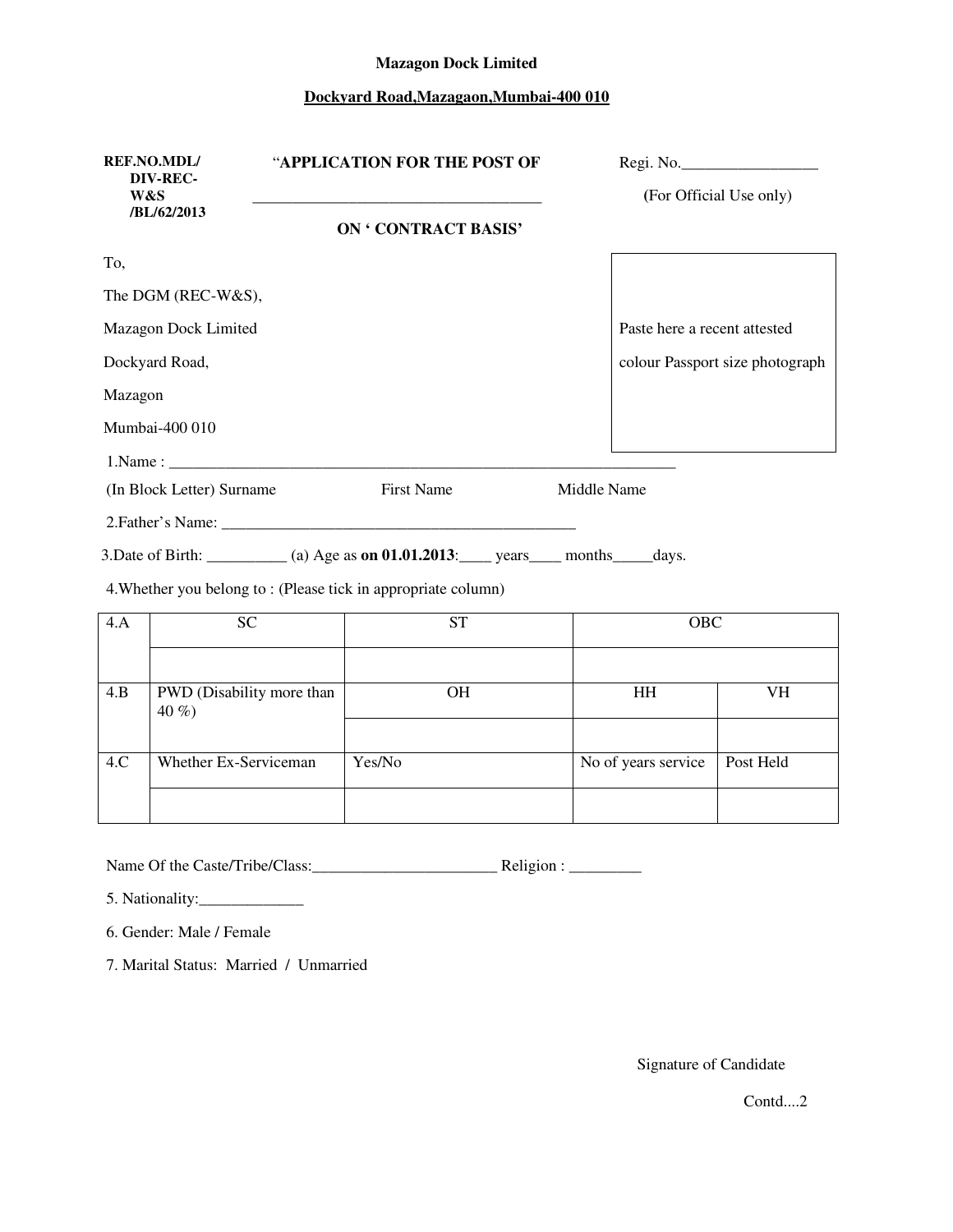#### 8. Educational Qualification

| Exam Passed                               | Name Of Institute | Year Of Passing | Subject | % Of Mark | Class/div |
|-------------------------------------------|-------------------|-----------------|---------|-----------|-----------|
|                                           |                   |                 |         |           |           |
|                                           |                   |                 |         |           |           |
| $\overline{*}10^{\text{th}}$ (SSC) / VIII |                   |                 |         |           |           |
| std./Army Class I/                        |                   |                 |         |           |           |
| Equivalent                                |                   |                 |         |           |           |
| Apprenticeship-                           |                   |                 |         |           |           |
| <b>NAC</b>                                |                   |                 |         |           |           |
|                                           |                   |                 |         |           |           |
| Diploma/Degree                            |                   |                 |         |           |           |
|                                           |                   |                 |         |           |           |
|                                           |                   |                 |         |           |           |

• Composite Welder, Rigger, Carpenter & Painter from VIII std. onwards.

9. (Please tick in appropriate column)

| <b>EX MDL Operative</b> | <b>EX MDL Apprentice</b> | Outside Apprenticeship |
|-------------------------|--------------------------|------------------------|
|                         |                          |                        |

10. Details of previous experience and present employment in chronological order

| Name of Organization<br>(Whether Govt./PSU/PVT) | Post $(s)$ held | From | To | Years &<br>Months | Scale of<br>Pay | Nature of Job |
|-------------------------------------------------|-----------------|------|----|-------------------|-----------------|---------------|
|                                                 |                 |      |    |                   |                 |               |
|                                                 |                 |      |    |                   |                 |               |
|                                                 |                 |      |    |                   |                 |               |

| 11. Present Address                                                              | <b>Permanent Address</b>     |  |  |  |  |  |  |
|----------------------------------------------------------------------------------|------------------------------|--|--|--|--|--|--|
| (With pin code $&$ Phone no)                                                     | (With pin code $&$ Phone no) |  |  |  |  |  |  |
|                                                                                  |                              |  |  |  |  |  |  |
|                                                                                  |                              |  |  |  |  |  |  |
|                                                                                  |                              |  |  |  |  |  |  |
| 12. Telephone No. Resi.                                                          | Mobile                       |  |  |  |  |  |  |
|                                                                                  |                              |  |  |  |  |  |  |
| 14. Employment Exchange Regd. No & Validity (If any): __________________________ |                              |  |  |  |  |  |  |

Signature of Candidate

Contd.....3